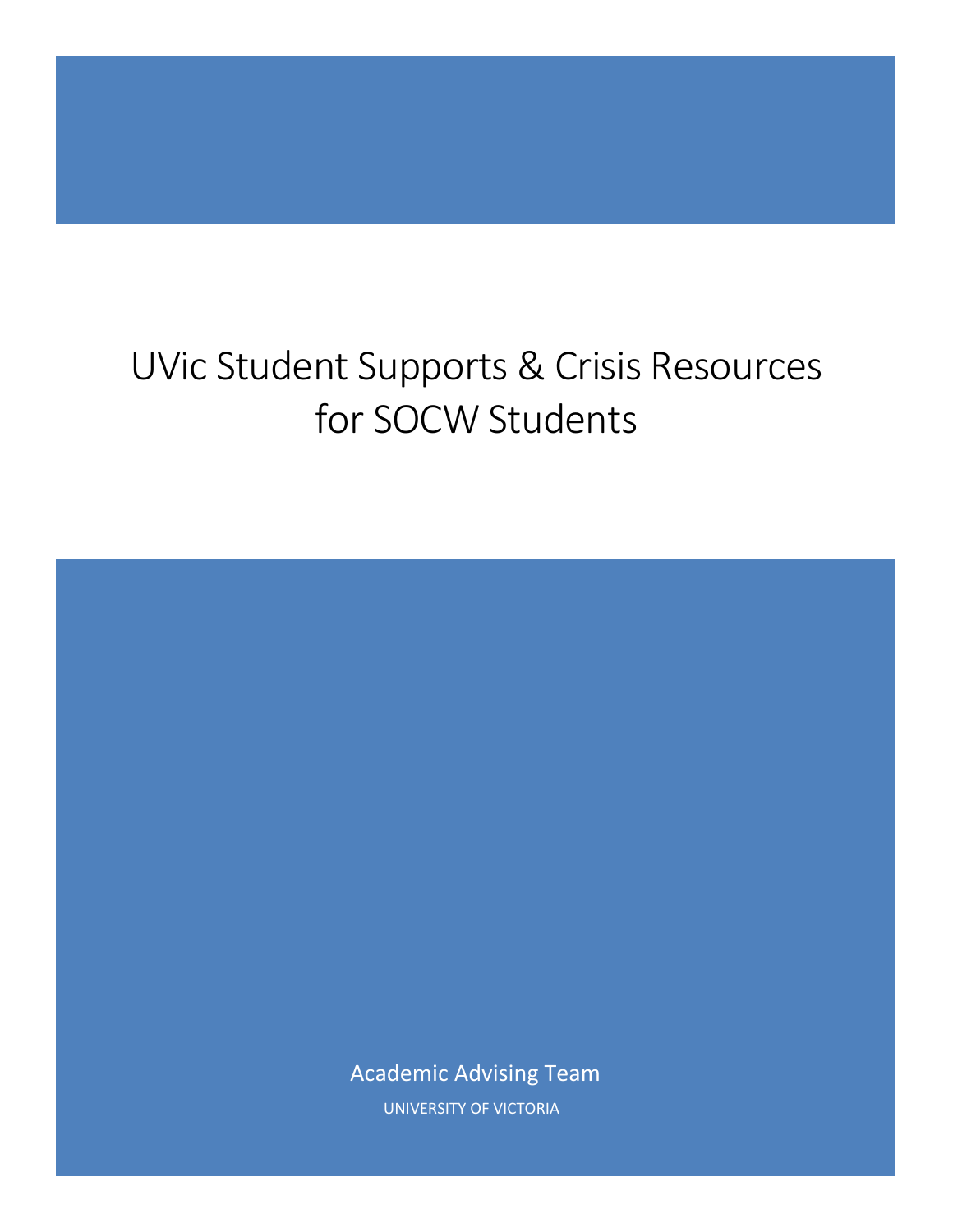## **March 2022**

### **School of Social Work University of Victoria**

If you need help connecting or navigating any of the services below,please contact our School of Social Work, BSW or MSW Advising Team.

### **BSW Program Contacts**:

If you are a BSW student, please contact either BSW Standard Program -[swadmit@uvic.ca](mailto:swadmit@uvic.ca) or 250-721-8047 BSW Specialization program - [swadvise@uvic.ca](mailto:swadvise@uvic.ca) or 250-721-8042

### **MSW Program Contacts**

If you are a MSW student, please contact MSW Program Assistan[tswgrad@uvic.ca](mailto:swgrad@uvic.ca) or 250-472-5622 MSW Graduate Advisor [mswadvise@uvic.ca](mailto:mswadvise@uvic.ca)

### **Contents**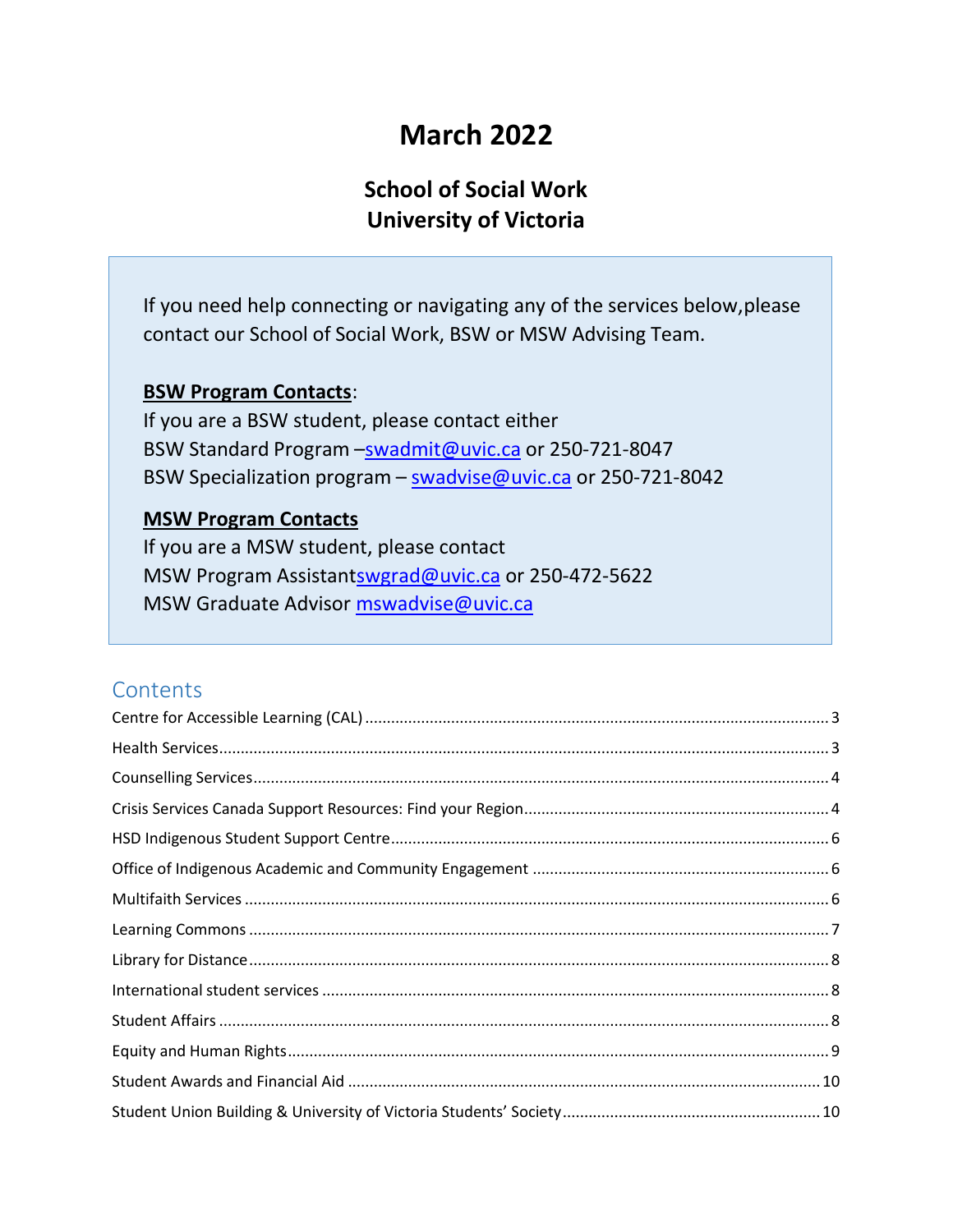### <span id="page-2-0"></span>Centre for Accessible Learning (CAL)

<https://www.uvic.ca/services/cal/>

### *For Distance and On-Campus students.*

If you need academic accommodations to address barriers to your education, we'll work with you, your instructors and others to create learning environments that are equitable, inclusive and usable.

CAL offers:

- academic accommodations
- alternate text formats
- assistive technology to support educational goals
- invigilation of accommodated university exams
- visual language interpreting
- consultation referral to federal and provincial funding sources
- learning assistance program (full-serve note taking program, specialized tutor program, and learning strategist program)
- learning assessment clinic & support for assessment (funding)

Contact: 250-472-4947 | Campus Services Building Room 150

### <span id="page-2-1"></span>Health Services

<https://www.uvic.ca/services/health/>

#### *For On-Campus students*

University Health Services (UHS) provides a full service primary health clinic for students, and coordinates healthy student and campus initiatives. We encourage students to use UHS as their primary point of health care while at UVic.

Health Service offers:

- Medical appointments (scheduled, rapid access, and on-call care)
- mental health practitioner
- Collaborative Eating Disorder Clinic
- Attention Deficit Hyperactive Disorder Clinic
- vaccinations and flu shots
- sexual health clinic and STI screenings
- sports medicine and injury assessments
- specialist referrals
- Student Health Ambassador and Peer Educator Program (FitConnect, Harm Reduction Centre, and health promotion events) <https://www.uvic.ca/services/health/resource/SHAPE/index.php>

Contact: 250-721-8492 (answered 9-12pm & 1-3pm) | Peterson Health Centre, lower parking lot #5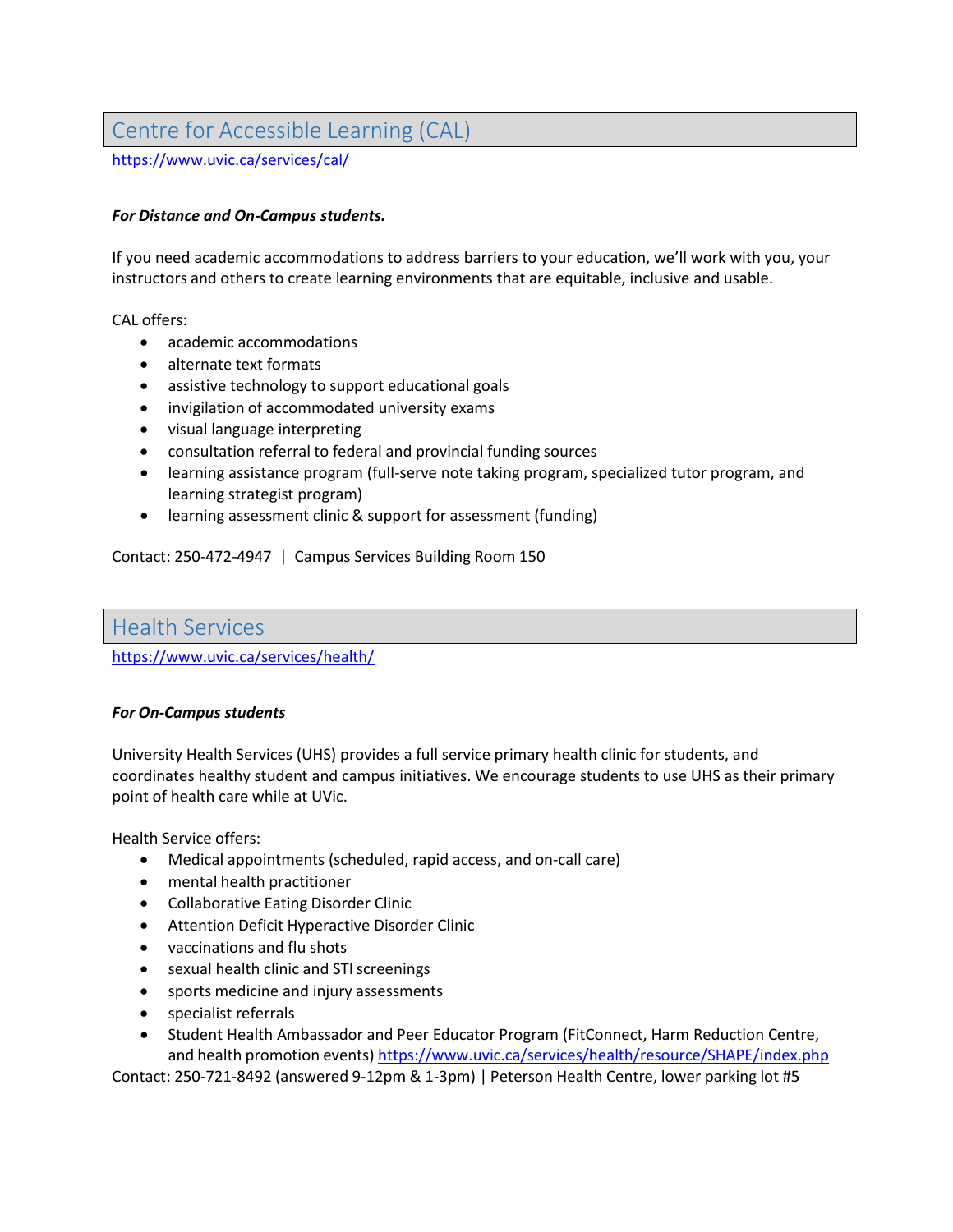### <span id="page-3-0"></span>Counselling Services

<https://www.uvic.ca/services/counselling/>

### *For On-Campus students*

Counselling Services can help you make the most of your university experience. We offer free professional, confidential, inclusive support to currently registered UVic students.

Counselling Services offers:

- Single Session Walk-In (available on a first-come, first-served basis)
	- o Monday, Wednesday, & Friday morning sessions take place between 9:00am-12:00pm and are **booked at 8:30 am**; afternoon sessions take place between 1:00pm-4:00pm and are **booked at 12:30pm**.
	- o Tuesday and Thursday: afternoon sessions take place between 1:00pm-4:00pm and are **booked at 12:30 pm**
- Pre-Booked Brief Counselling
	- o Pre-book a future session with a counsellor by coming to our front counter in-person or by calling Counselling Services
	- $\circ$  If you have already met with a counsellor and would like to continue working with them, you may contact them directly to schedule a session.
- Groups and Workshops
	- $\circ$  Some groups and workshops are drop-in, some are preregistered and some require a referral from a counsellor.

Contact: 250-721-8341 | [counsell@uvic.ca](mailto:counsell@uvic.ca) | University Centre, Room B270

#### *For Distance and On-Campus students*

Access the Self-Help resource page on the website which includes:

- academic life
- career exploration
- mental health (depression, anxiety, substance use, body image/disordered eating, suicide prevention, and trauma)
- social life
- taking care of yourself

#### If needing emergency support after hours:

Ambulance, Fire, Police: 9-1-1 UVic Campus Security: 250-721-7599

<span id="page-3-1"></span>Crisis Services Canada Support Resources: Find your Region

<https://www.crisisservicescanada.ca/en/looking-for-local-resources-support/>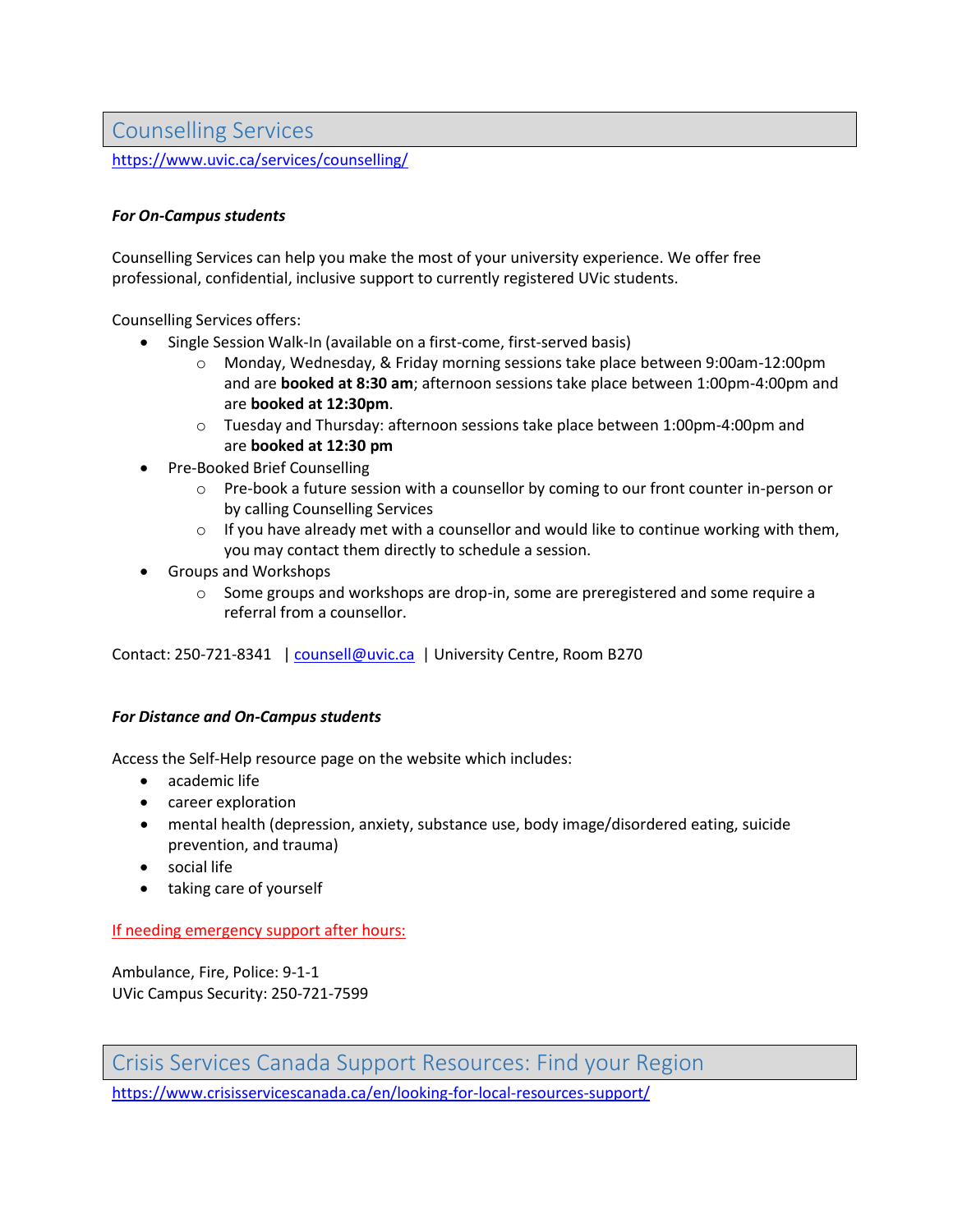### British Columbia Crisis Line

- Crisis Line Association (24 hours): 1-800-SUICIDE (1-800-784-2433)
- KUU-US Indigenous Crisis Line (24 hours): 1-800-588-8717
- Vancouver Island Crisis Line (24 hours): 1-888-494-3888 | Text 1-250-800-3806

### Alberta Crisis Line

- Distress Centre Calgary (24 hour): 1-403-266-HELP (403-266-4357)
- The Support Network Edmonton Region (24 hour): 1-780-482-HELP (480-482-4357)

### Saskatchewan Crisis Line

- North East CrisisIntervention Centre (24 hour): 1-800-611-6349
- Southwest Crisis Services (24 hour): 1-800-567-3334

### Manitoba Crisis Line

Manitoba Suicide Prevention & Support Line (24 hour): 1-877-435-7170

### Ontario Crisis Line

- Northern Ontario Talk4Healing: 1-855-554-HEAL (855-554-4325)
- Toronto Distress Centre: 1-416-408-4357

### Quebec Crisis Line

[Association](http://www.aqps.info/) québécoise de prévention du suicide (24 hour): 1-866-APPELLE (866-277-3553)

### New Brunswick Crisis Line

Chimo Helpline (24 hour): 1-800-667-5005

### Nova Scotia Crisis Line

• Provincial Crisis Line (24 hour): 1-888-429-8167

### Prince Edward Island Crisis Line

Island Helpline (24 hour): 1-800-218-2885

### Newfoundland Crisis Line

Mental Health Crisis Line (24 hour): 1-888-737-4668

### Yukon Crisis Line

Yukon Distress & Support Line (7pm – 12am): 1-844-533-3030

### Northwest Territories Crisis Line

NWT Help Line (7pm – 11pm): 1-800-661-0844

### Nunavut Crisis Line

Awareness Centre Crisis Line (24 hour): 1-867-982-0123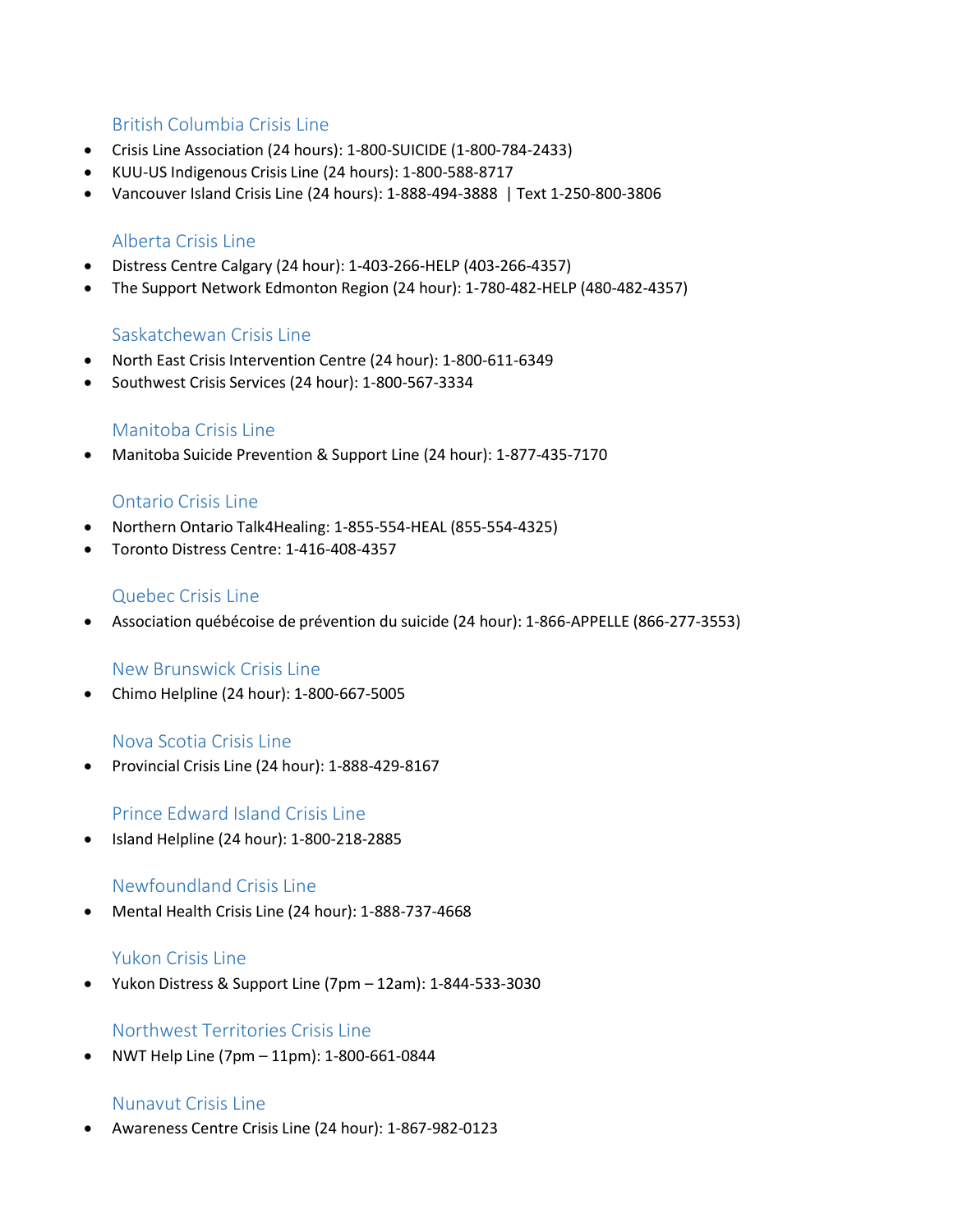Nunavut Kamatsiaqtut Help Line (7pm – 11pm): 1-800-265-3333

### <span id="page-5-0"></span>HSD Indigenous Student Support Centre

<https://www.uvic.ca/hsd/undergraduate/indigenous/issc/index.php>

### *For Distance and On-Campus students*

Indigenous Student Support Centre (ISSC) is here to help you succeed by being available to provide that extra support for on-campus and distance Indigenous students.

ISSC offers:

- cultural/emotional/academic support
- access to resources
- quiet study space
- talking circles
- connection to elders
- events

Contact: 250-721-6005 | [hsdissc@uvic.ca](mailto:hsdissc@uvic.ca) | HSD room B211

<span id="page-5-1"></span>Office of Indigenous Academic and Community Engagement

<https://www.uvic.ca/services/indigenous/>

### *For Distance and On-Campus students*

IACE is here to connect you with the educational, financial and cultural resources available on campus and in local communities. We encourage you to explore the many programs and services that we offer to Indigenous students.

IACE offers:

- LE, NONET programs
- financial aid
- academic & cultural programming (Elders in Residence, counselling, campus cousins, talking circles, academic support/tutors, CO-OP education)
- events & ceremonies

Contact: 250-472-4913 | [iaceadm@uvic.ca](mailto:iaceadm@uvic.ca) | First Peoples House

<span id="page-5-2"></span>Multifaith Services

<https://www.uvic.ca/multifaith/>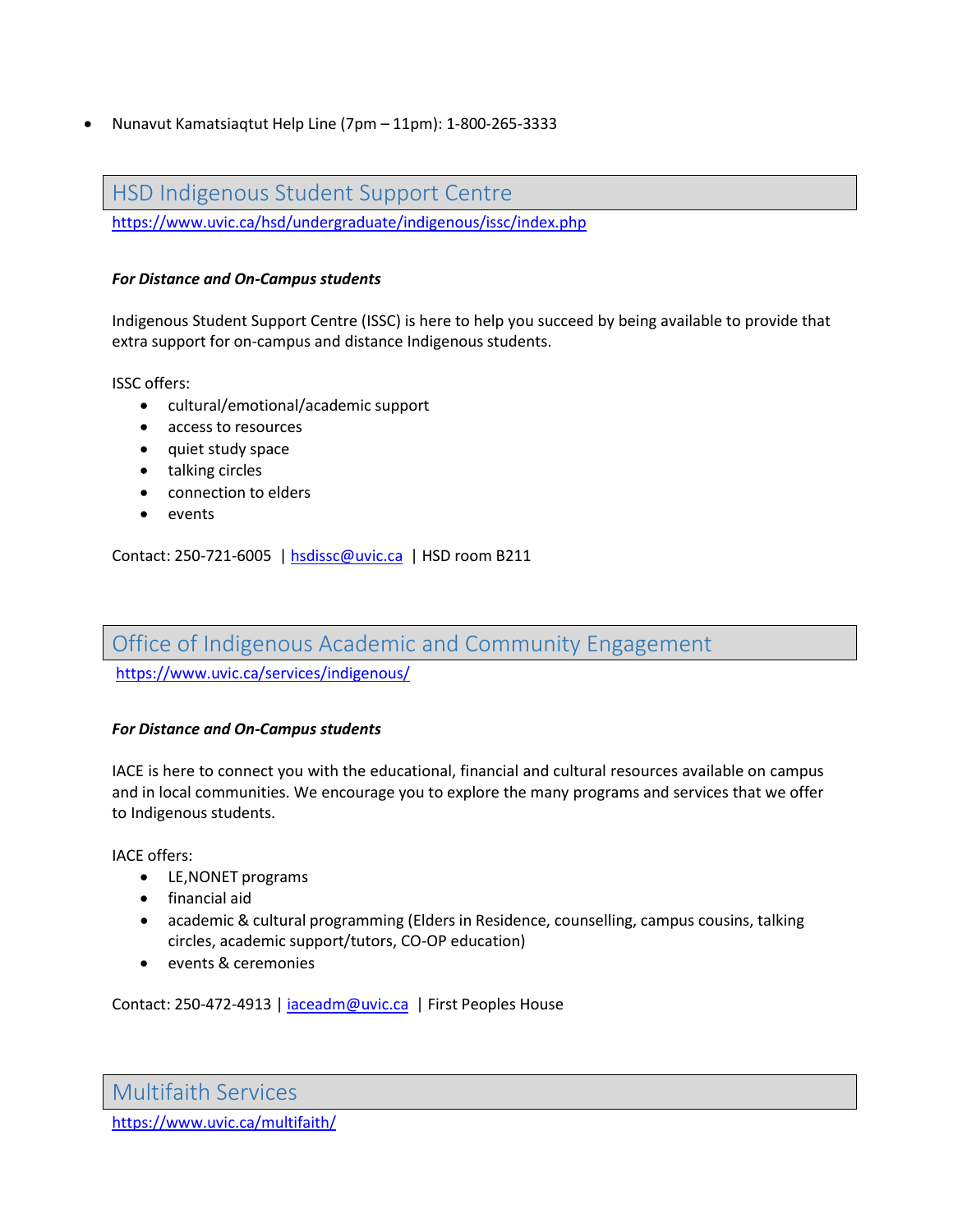#### *For On-Campus students*

Multifaith Services is a culturally diverse and multifaith community. Chaplains and representatives are appointed by local faith communities. Our team includes Anglican, Bahà'í, Baptist, Buddhist, Catholic, Christian Science, Jewish, Lutheran, Muslim, Presbyterian, Unitarian and United representatives.

Multifaith offers:

- prayer & meditation groups
- pastoral counselling
- weekly activities (yoga, meditation, pet café, community dinners)
- retreats
- workshops

Contact: 250-721-8338 | [chaplain@uvic.ca](mailto:chaplain@uvic.ca) | Interfaith Chapel, Parking Lot #6 by Finnerty Gardens

### <span id="page-6-0"></span>Learning Commons

<https://www.uvic.ca/library/locations/home/learning/>

### *For On-Campus students*

Learning Commons is an active, collaborative and inclusive learning environment where you can access multiple resources, services and expertise to help you succeed in your studies at UVic.

Learning Commons offers:

- workshops
- quiet work spaces
- research help
- **•** instruction
- tutoring
- academic advising
- one-on-one support

Learning Commons includes:

- Research Help Desk
- Centre for Academic Communication
- International Commons
- Academic Advising Centre
- Career Help
- Math & Statistics Help
- Physics Help
- Study Solutions
- Library Help Desk
- Computer Help Desk
- Music & Media Commons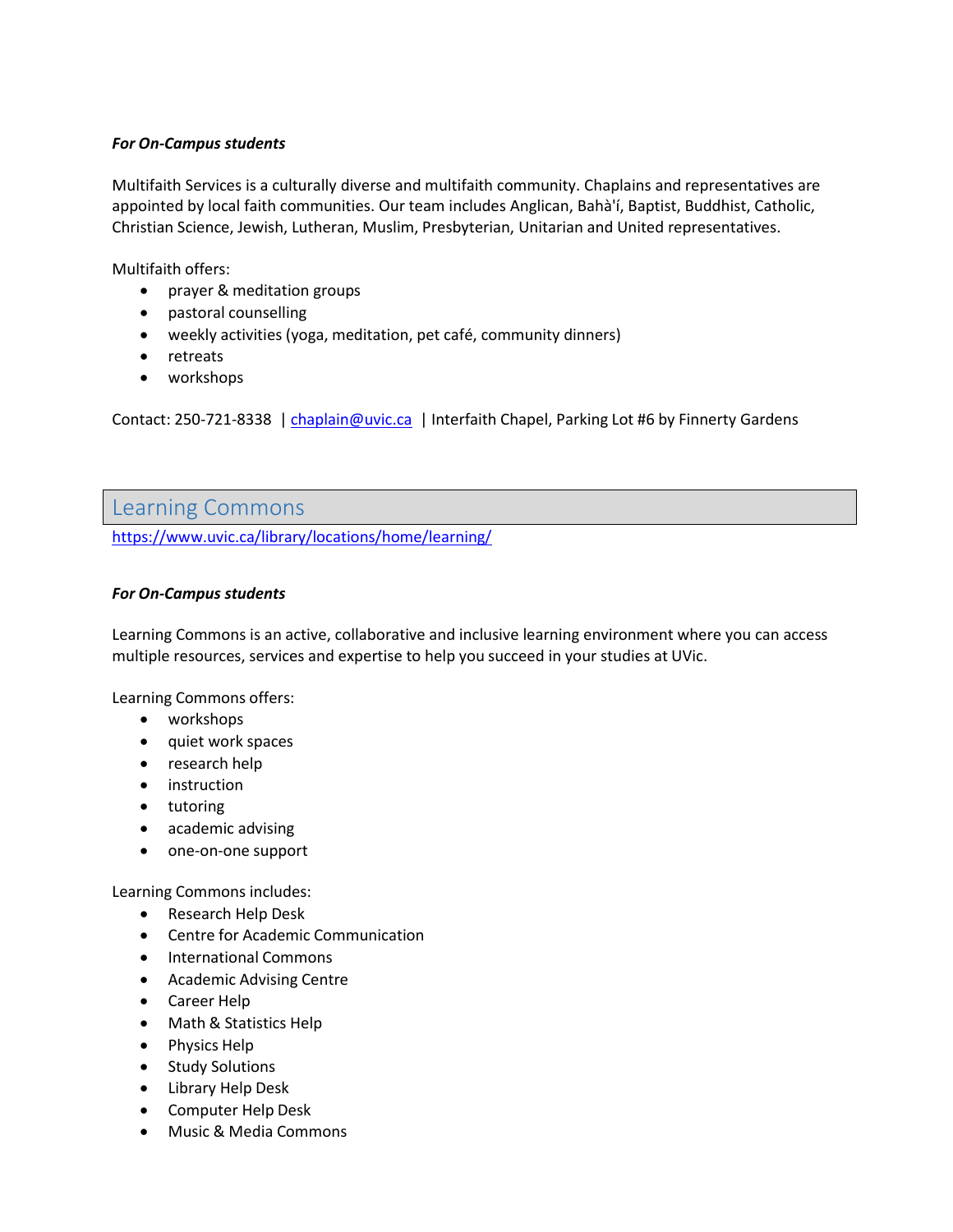<span id="page-7-0"></span>Library for Distance

<https://www.uvic.ca/library/locations/home/iline/index.php>

#### *For Distance students*

Distance Learning and Research provides services for distance students. We will help you find the information needed to complete your course work. As a distance education student, use these pages to learn how to search the library databases off campus.

You can request material in the library and it will be sent to your home, articles from their collections, articles or books not in the collections, and help choosing an appropriate search strategy, database, or research help.

Undergraduate research tutorials <https://www.uvic.ca/library/locations/home/iline/onlineug.php>

Contact: 250-721-6488 | Learning & Research Office 2<sup>nd</sup> floor, McPherson Library

### <span id="page-7-1"></span>International student services

<https://www.uvic.ca/international/home/contact/iss/index.php>

#### *For On-Campus students*

International Student Services (ISS) is a centralized resource providing international services, information and programs for undergraduate and graduate students from pre-arrival to degree completion.

International Student Services offers:

- international student advising
- international exchange program
- UVic global community.

Contact: 250-721-6361 | [issinfo@uvic.ca](mailto:issinfo@uvic.ca) | University Centre, Room B272

### <span id="page-7-2"></span>Student Affairs

#### *For Distance and On-Campus students*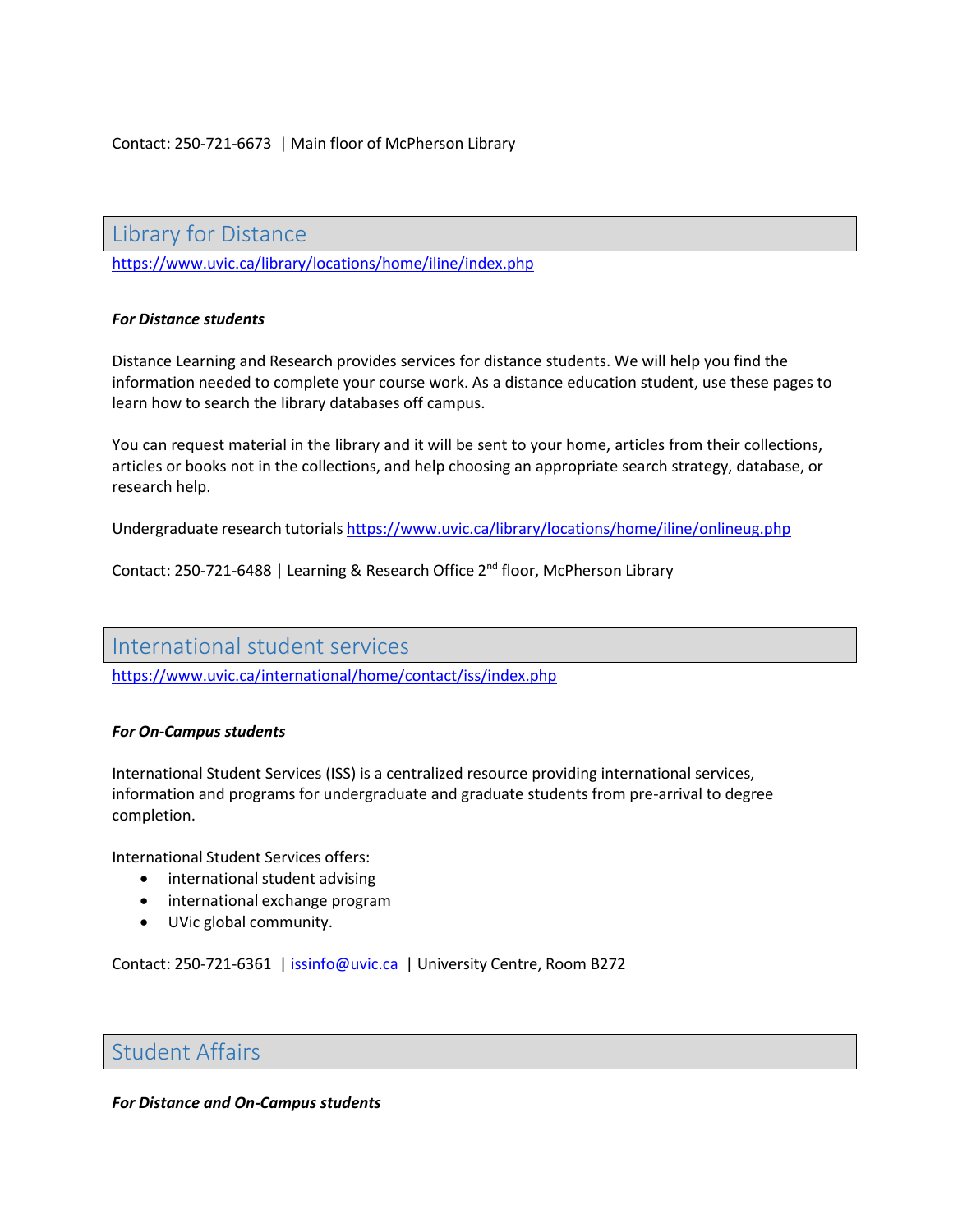### Current students

### <https://www.uvic.ca/current-students/index.php>

- More information regarding:
	- o program planning
		- o course registration
		- o academic life
		- o student life
	- o resources & tools
	- o help & wayfinding

### Mental health

### <https://www.uvic.ca/mentalhealth/>

- More information regarding supports, services, and opportunities for students to maintain wellbeing for undergraduate students, graduate students, faculty & staff, and for parents & families.
- **Undergraduate Student information** <https://www.uvic.ca/mentalhealth/undergraduate/index.php>
- **Graduate Student information** <https://www.uvic.ca/mentalhealth/graduate/index.php>

### Safety

### <https://www.uvic.ca/security/safety/security/index.php>

- More information regarding safety on campus.
- Security includes:
	- o safewalk/campus alone program
	- o pedestrian safety
	- o run safe program
	- o student residence security
	- o security alerts
	- o personal safety coordinator
	- o crime prevention & safety education programs
	- o community education

### <span id="page-8-0"></span>Equity and Human Rights

<https://www.uvic.ca/equity/>

#### *For Distance and On-Campus students*

Equity and Human Rights is a resource for all UVic community members, providing education, information, assistance and advice in aid of building and supporting an inclusive campus. We believe that our campus should represent the diversity of our larger communities and that every person- student staff and faculty--should be treated equitably.

EQHR provides support with:

- sexualized violence
- discrimination & harassment
- employment equity
- education & initiatives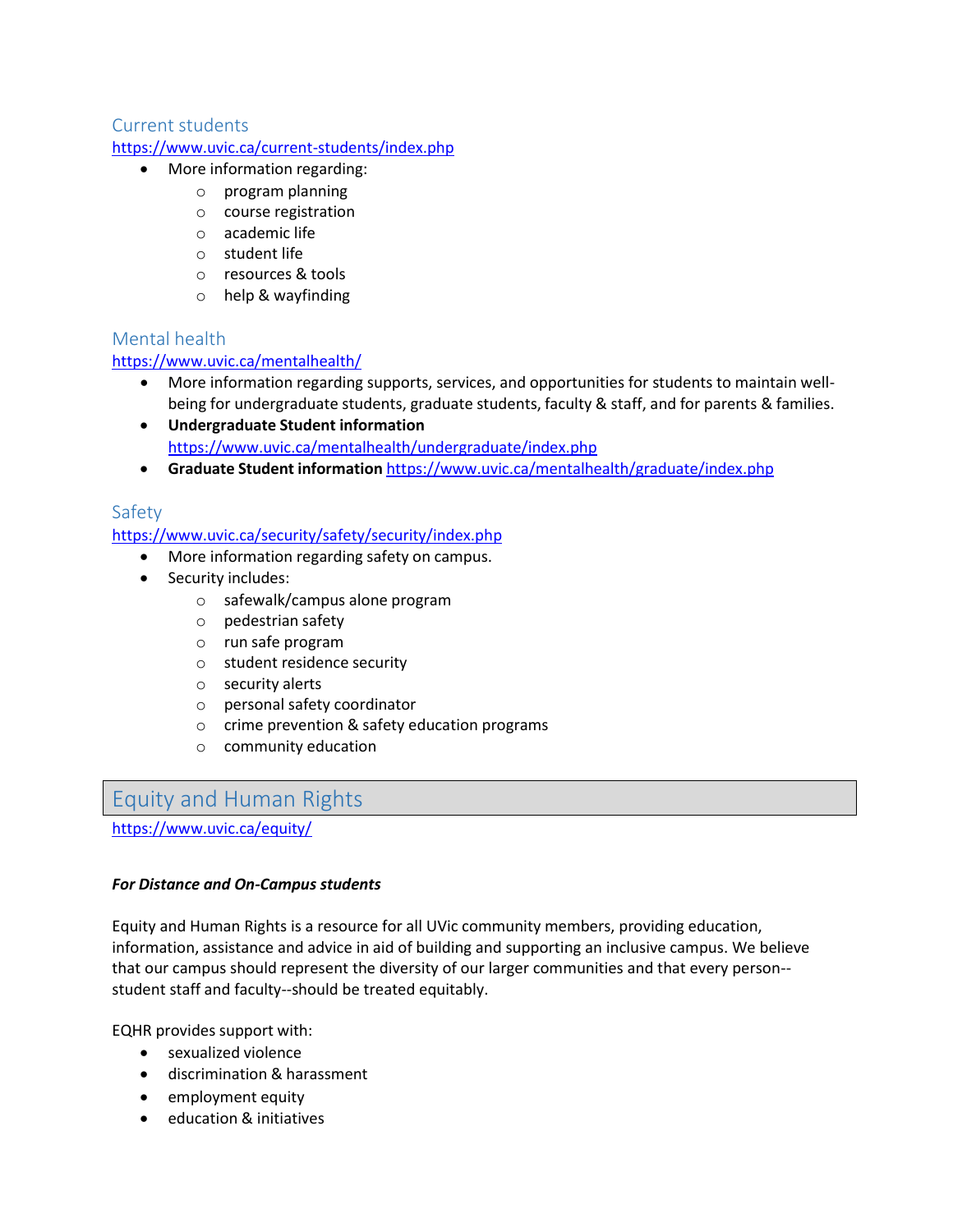### <span id="page-9-0"></span>Student Awards and Financial Aid

<https://www.uvic.ca/registrar/safa/>

#### *For Distance and On-Campus students*

SAFA helps provide information and support with scholarships, bursaries and work study opportunities and provides information about other funding sources, expected costs and strategies for balancing your budget.

SAFA offers:

- entrance scholarships,
- in-course scholarships,
- bursaries,
- work study opportunities,
- loans & grants,
- international student awards,
- indigenous student awards,
- former youth-in-care funding

Contact: 250-721-8423 | [finaid@uvic.ca](mailto:finaid@uvic.ca) | University Centre, Room A202

# <span id="page-9-1"></span>Student Union Building & University of Victoria Students' Society

<https://uvss.ca/thesub/>

#### *For Distance and On-Campus students*

The SUB is the campus hub for information, services, study spaces, advocacy groups & support. UVSS supports advocacy groups, campaigns, campus clubs, course unions, events, governance, and other supports for students to access

Student Health & Dental Plan <https://uvss.ca/health-dental-plan/>

Advocacy Groups include:

- Native Students Union
- Society for Students with a Disability
- **•** Students of Colour Collective
- Gender Empowerment Centre
- UVic Pride

Affiliated Organizations include: